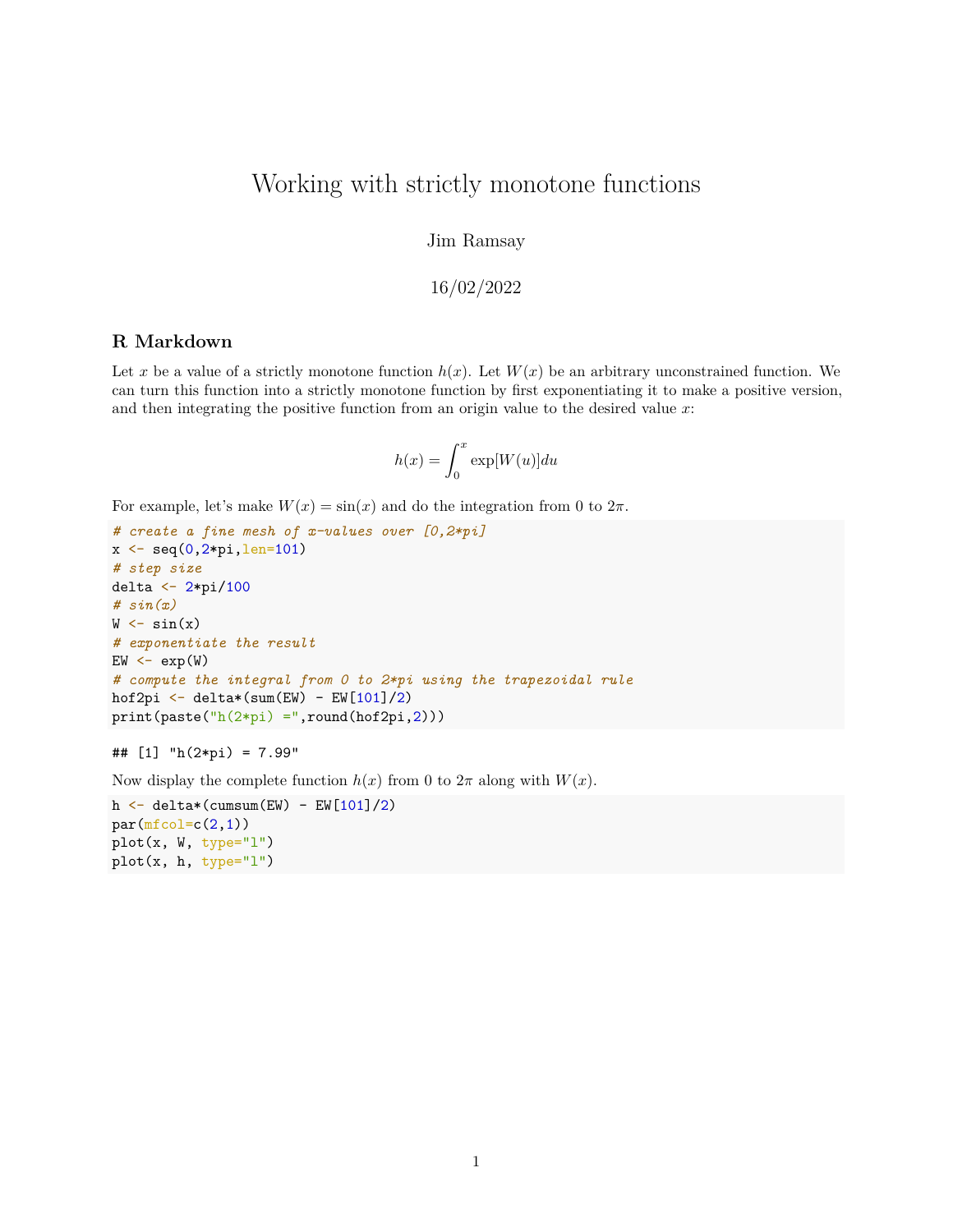



Notice that, near  $W(\pi/2) = 1$ , *h* is increasing the most rapidly, and that where *W* is negative the slope of *h* is much closer to zero.

Often we want  $h(x)$  to end up at a fixed point. Let's use 1, for example. Then we simply divide  $h(x)$  by  $h(2\pi)$ .

```
h <- delta*(cumsum(EW) - EW[101]/2)/hof2pi
par(mfcol=c(2,1))plot(x, W, type="l")
plot(x, h, type="l")
```